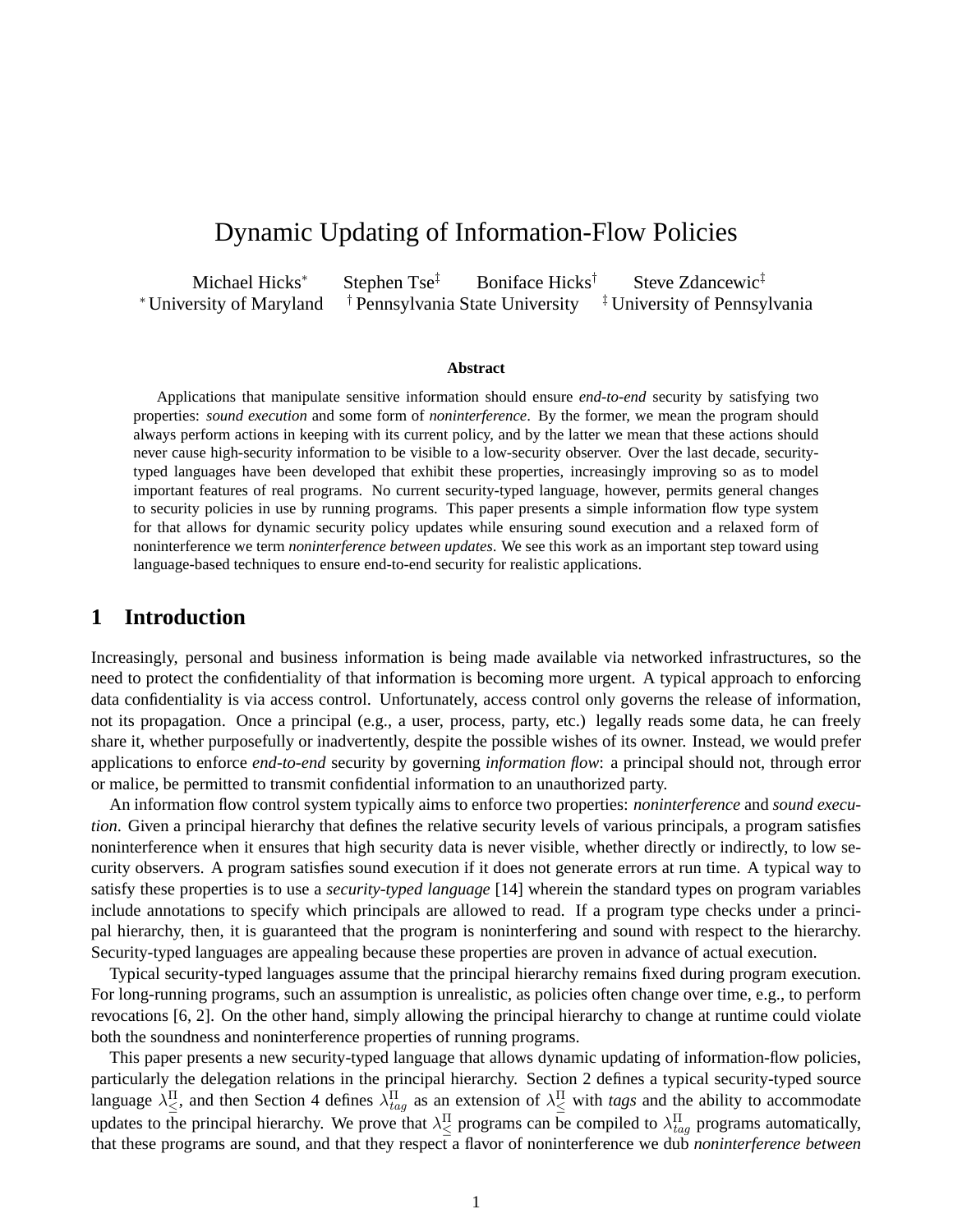$\begin{array}{l} \mathsf{p} \ \ \mathsf{:=}\ \ \ \mathsf{X} \ \ |\ \ \mathsf{p}, \mathsf{p} \end{array} \qquad \qquad \begin{array}{l} \ell \ \ \mathsf{:=}\ \ \ \mathsf{p}: \mathsf{p} \ \ |\ \ \ell, \ell \end{array} \qquad \qquad \begin{array}{l} \mathcal{E} \ \ \mathsf{:=}\ \ \ \cdot \ \ |\ \ \mathcal{E}\, \mathfrak{m} \ \ |\ \ \mathsf{v}\, \mathcal{E} \ \ |\ \ \mathsf{if}\, \ \mathcal{E}\, \mathfrak{m}\, \mathfrak{m} \end{array}$  $\Pi$  ::=  $\cdot$   $\mid$   $\Pi,$   $p$   $\le$   $p$   $\qquad \quad u$  ::= bool $_{\ell}$   $\mid$   $u$   $\rightarrow$   $u$  ${\tt m}$  ::= true $_\ell$  | false $_\ell$  | x |  $\lambda {\tt x}$ :u.m |  ${\tt mm}$  | if  ${\tt m}$ m | if ( ${\tt p}\leq {\tt p}$ )  ${\tt m}$  m

Figure 1: Syntax of  $\lambda_{\leq}^{\Pi}$ : principals p, labels  $\ell$ , permission  $\Pi$ , types u, terms m, and holes  $\mathcal{E}$ .

*updates*. To our knowledge, ours is the first system to safely permit general updates to the principal hierarchy, including revocations, in security-typed languages. Our discussion of the meaning of noninterference in the presence of revocation, and the definition of the term *noninterference between updates*, is also new. We believe our approach is an important step to making security-typed languages expressive enough to be used in real systems.

#### **2 A Simple Security-Typed Language,**  $\lambda$ ≤

To make our discussion of policy updates more concrete, we introduce a calculus  $\lambda_{\leq}^{\Pi}$ , a formalization of the *decentralized label model* [10] (DLM) based on the simply-typed lambda calculus. We present a discussion on policy updates, their challenges, and our solution to making them sound in the following two sections.

Figure 1 presents the syntax of  $\lambda_{\leq}^{\Pi}$ . Security policies specify confidentiality policies, defining which principals are allowed to read which data. Policies are specified in two parts. First, types and simple values are annotated with *labels*  $\ell$  that consist of one or more pairs ( $p_1 : p_2$ ), where  $p_1$  is the policy owner specifying  $p_2$  as the reader. Principals p can be either literals X or *principal sets*  $(p_1, \ldots, p_n)$ . A label with multiple pairs, written  $(\ell_1, \ell_2)$  can be used to specify more restrictive policies: a potential reader must satisfy all of the label restrictions. The second part of a DLM security policy is the principal hierarchy, or a permission context, Π is represented as a list of delegations between principals  $p_1 \leq p_2$ .

Terms m and types u are largely standard. We write evaluation as  $\Pi \vdash m_1 \longrightarrow m_2$ , which states that  $m_1$  evaluates in a single step to become  $m_2$  under runtime principal hierarchy Π. The principal hierarchy can be accessed dynamically using the run-time test of principal delegation if  $(p_1 \leq p_2)$  e<sub>1</sub> e<sub>2</sub> [17]:

$$
\dfrac{\Pi\vdash p_1\leq p_2}{\Pi\vdash \texttt{if }(p_1\leq p_2)\texttt{ }m_1\texttt{ }m_2\longrightarrow m_1} \qquad \dfrac{\Pi\texttt{ }\forall\texttt{ }p_1\leq p_2}{\Pi\vdash \texttt{if }(p_1\leq p_2)\texttt{ }m_1\texttt{ }m_2\longrightarrow m_2}
$$

The typing judgment has the form  $\Pi$ ; Γ  $\vdash$  m : t, where Γ tracks the types of bound variables as usual, and permission context Π statically tracks knowledge of the principal hierarchy. Most rules are standard [17], as shown in Figure 2. The judgment  $lab(u) = l$  returns the label of the type:

$$
\mathtt{lab}(\mathtt{bool}_\ell) = \ell \qquad \frac{\mathtt{lab}(u_2) = \ell}{\mathtt{lab}(u_1 \rightarrow u_2) = \ell}
$$

There are two additional typing rules. The first one type-checks the run-time test of principal delegation. If the principal delegation test succeeds, the first branch can statically assume that  $\Pi\vdash p_1\leq p_2$  holds inside by adding<sup>1</sup>  $p_1 \leq p_2$  to the permission context  $\Pi$ .

$$
\frac{\Pi, p_1 \leq p_2; \Gamma \vdash \mathtt{m}_1 : \mathtt{u} \qquad \Pi; \Gamma \vdash \mathtt{m}_2 : \mathtt{u}}{\Pi; \Gamma \vdash \mathtt{i} \mathsf{f} \ (p_1 \leq p_2) \ \mathtt{m}_1 \ \mathtt{m}_2 : \mathtt{u}} \qquad \frac{\Pi; \Gamma \vdash \mathtt{m} : \mathtt{u}_1 \qquad \Pi \vdash \mathtt{u}_1 \preceq \mathtt{u}_2}{\Pi; \Gamma \vdash \mathtt{m} : \mathtt{u}_2}
$$

<sup>&</sup>lt;sup>1</sup>The second branch *cannot* assume  $\Pi \vdash p_1 \leq p_2$ ; hence, there is no addition of constraints to the context for the second branch in the typing rule. Adding negative constraints ( $p_1 \not\leq p_2$ ) to the context is unnecessary, because subtyping can be decided with positive constraints.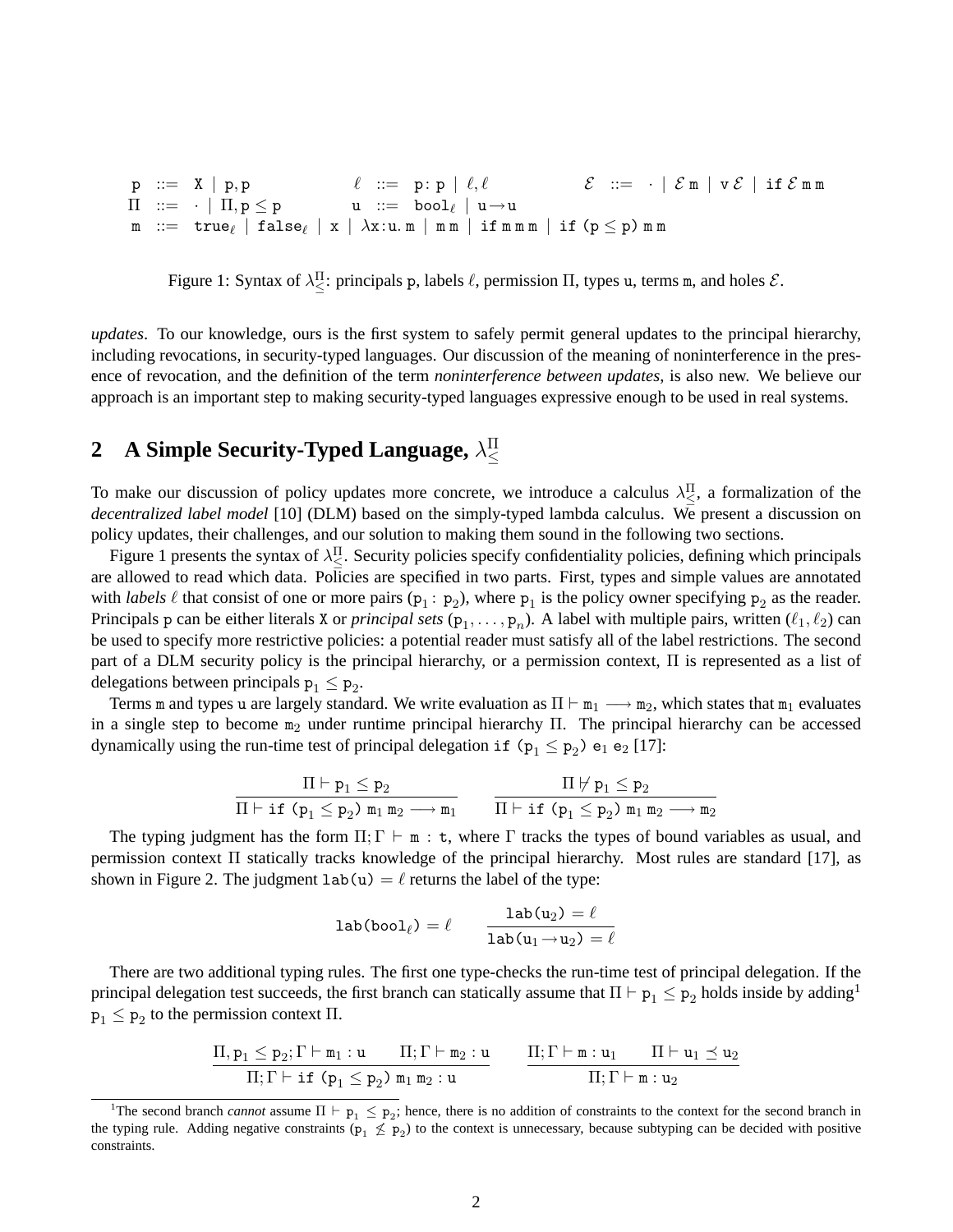$$
\Pi; \Gamma, x:u \vdash x:u \qquad \frac{\Pi; \Gamma \vdash \mathfrak{m}_1: \text{bool}_{\ell} \qquad \Pi; \Gamma \vdash \mathfrak{m}_2:u \qquad \Pi; \Gamma \vdash \mathfrak{m}_3:u \qquad \text{lab}(u) = \ell}{\Pi; \Gamma \vdash \text{if } \mathfrak{m}_1 \mathfrak{m}_2 \mathfrak{m}_3:u}
$$
\n
$$
\Pi; \Gamma \vdash \text{true}_{\ell}: \text{bool}_{\ell} \qquad \qquad \frac{\Pi; \Gamma, x:u_1 \vdash \mathfrak{m}:u_2}{\Pi; \Gamma \vdash \lambda x:u_1.\mathfrak{m}:u_1 \rightarrow u_2}
$$
\n
$$
\Pi; \Gamma \vdash \text{false}_{\ell}: \text{bool}_{\ell} \qquad \qquad \frac{\Pi; \Gamma \vdash \mathfrak{m}_1:u_1 \rightarrow u_2 \qquad \Pi; \Gamma \vdash \mathfrak{m}_2:u_1}{\Pi; \Gamma \vdash \mathfrak{m}_1 \mathfrak{m}_2:u_2}
$$

Figure 2: Typing rules of  $\lambda_{\leq}^{\Pi}$ :  $\Pi$ ;  $\Gamma \vdash m$ : t (under hierarchy  $\Pi$  and context  $\Gamma$ , the term m has type t).

The second one is the subsumption rule that allows the flexibility of implicitly appealing to principal delegations in the permission context during typing. There exist straightforward and efficient algorithms [7, 17] for context subtyping  $\Pi_1 \leq \Pi_2$  (meaning  $\Pi_1$  is more permissive than  $\Pi_2$ ), label subtyping  $\Pi \vdash \ell_1 \sqsubseteq \ell_2$  (meaning  $\ell_1$  is less restrictive than  $\ell_2$  under  $\Pi$ ), principal subtyping  $\Pi \vdash p_1 \leq p_2$  (meaning principal  $p_1$  is delegating to  $p_2$  under  $\Pi$ ), and type subtyping  $\Pi \vdash u_1 \preceq u_2$  (meaning  $u_1$  is a subtype of  $u_2$  under  $\Pi$ ); we leave their formal specification to our companion technical report.

We have proved the desired properties of sound execution and noninterference for  $\lambda \leq$  by a sound translation to a target language, which is to be described in Section 4.

## **3 The Meaning of Policy Updates**

Now we consider the means and the meaning of security policy updates in  $\lambda \leq \leq 1$  (and similar languages). An information-flow security policy can change in two ways. First, the label on a particular piece of data might be altered, thereby making access to it more restricted or less restricted. The former case is permitted automatically by the subsumption rule: it is always safe to treat a piece of data more restrictively. The latter case is potentially dangerous, as the relabeling might expose sensitive information, so it is typically allowed only by an explicit *declassify* operation. A second way of changing the information-flow policy is to alter the principal hierarchy, which in turn alters the relative ordering between labels. Here again there are two kinds of changes: one can add a (directed) edge between two principals (e.g., the delegation  $p_1 \leq p_2$ ), which corresponds to increasing the privileges of an observer. This kind of policy change is like a global form of declassification. One can also remove edges, corresponding to revocation, strengthening the security policy and decreasing the set of permissible information flows.

In this paper, we address the second style of policy update in which the principal hierarchy can change. To determine how and when the hierarchy should be permitted to change, we must consider the impact of policy updates on a program's security properties: sound execution and noninterference.

### **3.1 Models of updating**

It is easy to see that naively allowing arbitrary policy updates could make evaluation *unsound*: the program could act in a way not consistent with its current policy. As an example, consider this simple program (extending the syntax presented earlier with let and integers):

$$
\mathtt{let}\ x:\mathtt{int}_{p_2:}\quad = \quad (\mathtt{if}\ (p_1\leq p_2)\ 1_{p_1:}\ 3_{p_2:})\qquad \mathtt{in}\qquad \mathtt{if}\ (p_2\leq p_3)\ x\ 2_{p_3:}
$$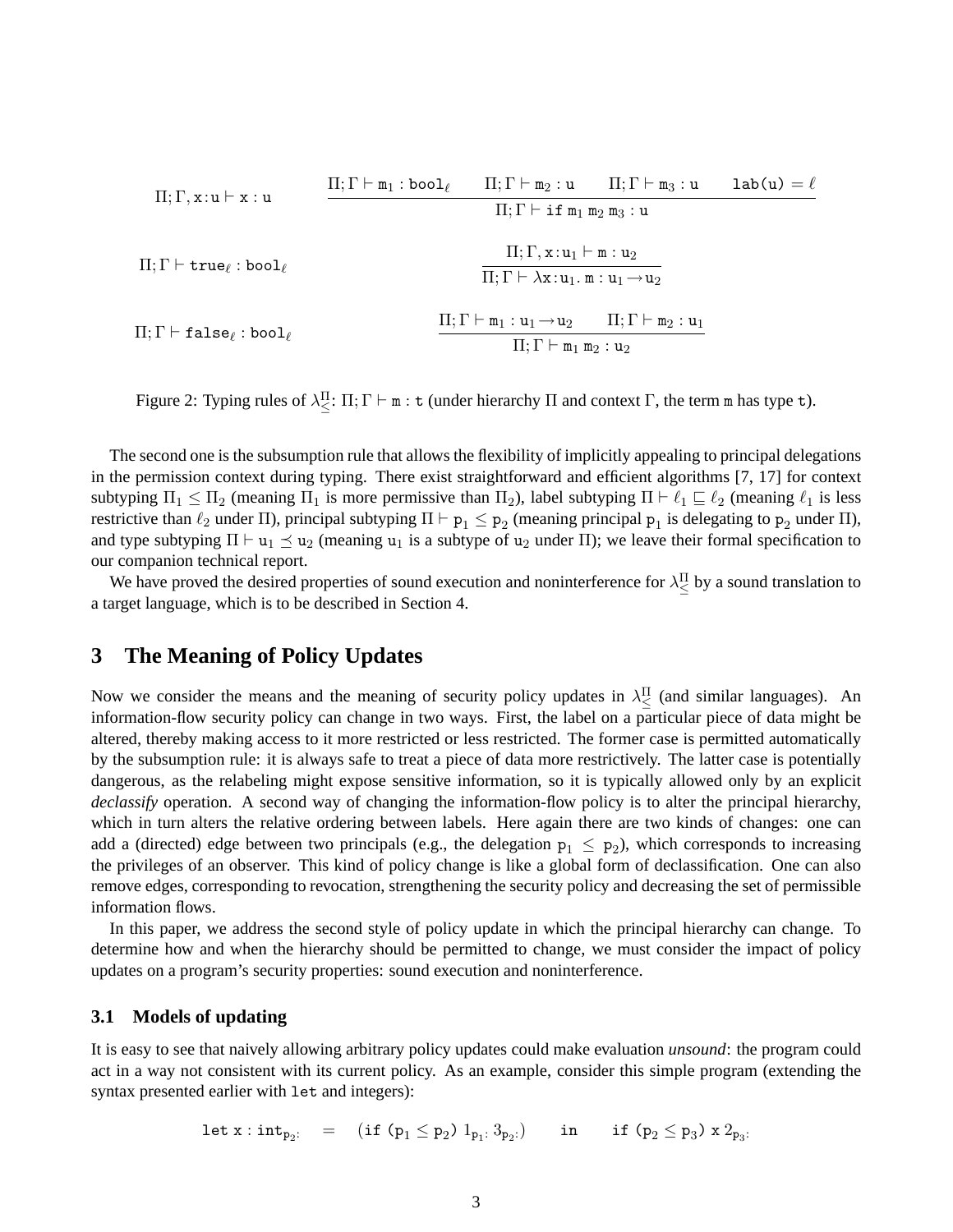If we evaluate this program under  $\Pi = \mathbf{p}_1 \leq \mathbf{p}_2$ , after one step the if branch succeeds yielding

$$
let x: int_{p_2}: = 1_{p_1}: in if (p_2 \le p_3) x 2_{p_3}: (Ex 1)
$$

Now say we wish to change the principal hierarchy to be  $\Pi' = p_2 \leq p_3$ . If we allow this update to occur, then the program's next evaluation step will be unsound. It will allow the data  $1_{p_1}$ : to flow to variable x, whose label  $p_2$ : is not equal or higher under  $\Pi'$ . Clearly, this update should not be permitted.

Noninterference is more subtle because it is a global property: it ratifies all information flows that might occur during a program's *entire* evaluation relative to a single, fixed principal hierarchy. When the hierarchy can change, this definition no longer makes sense. One alternative is *noninterference between updates*, meaning that when a policy update occurs, the history of how some data received a certain label is forgotten, and the question of noninterference is reconsidered for the current program at the current policy. As motivation for this definition, imagine some data (a file, say) labeled as  $p_1$ : under  $\Pi'' = p_1 \le p_2$ ,  $p_1 \le p_3$ , meaning principals  $p_2$  and  $p_3$  are allowed to read it. If principal  $p_3$  is fired and  $p_4$  is hired, we might like to change the principal hierarchy to be  $p_1 \le p_2, p_1 \le p_4$ ; i.e. to revoke the assertion  $p_1 \le p_3$  and add the assertion  $p_1 \le p_4$ . From the point of view of the file labeled  $p_1$ : and the original hierarchy  $\Pi''$ , the changed hierarchy both rejects flows previously allowed ( $p_3$  can no longer read the file) and permits flows not previously admitted ( $p_4$  can read the file, but could not before). Thus, at least some portion of the file's information flow history must be forgotten to permit this intuitively reasonable policy change.

On the other hand, noninterference between updates can permit unintuitive, perhaps unintended flows. For example, say the program (Ex 1) takes an additional step under Π yielding

$$
\mathtt{if}\ (p_2 \leq p_3)\ 1_{p_1:}\ 2_{p_3:}
$$

Under the initial principal hierarchy  $\Pi$ , the program would terminate with result  $2_{p_3}$ . However, if we were to change the hierarchy to  $\Pi''' = p_1 \leq p_2, p_2 \leq p_3$ , then the if branch would be taken, and we would terminate with result  $1_{p_1}$ . The evaluation is sound and noninterfering under  $\Pi'''$  from the point of the change to termination. However, from the point of view of the entire program evaluation, the observed flow would have been disallowed under Π, and thus violates noninterference when considered relative to Π. Moreover, a program that satisfies noninterference between updates says nothing about the security ramifications of updates themselves. For example, one risk is that if an attacker can observe when a policy update occurs and what it consists of, he may be able to deduce the values of private data in the program.

An ideal security property would both permit policy updates to selectively "forget the past" and also reason about some flows across updates. It is an open question as to what information flow systems should enforce even when policy updates are disallowed—noninterference, though commonly supported, is too restrictive in practice. As a first step, for this paper, we ensure that program execution is sound and respects noninterference between updates, recognizing and expecting that a better property is needed. We plan to investigate stronger, adequately expressive security properties in future work.

### **3.2 Overview of approach**

At first glance, defining principal hierarchy updates for  $\lambda \leq$  that ensure soundness and noninterference between updates may seem straightforward. In particular, we can show noninterference between updates by proving the standard notion of noninterference: the type system is parameterized by a fixed principal hierarchy that is enforced as usual, since it implies that as long as the policy does not change, the program is noninterfering.

Proving soundness would seem equally simple: to update the principal hierarchy  $\Pi$  to  $\Pi'$  while running program m requires that we simply type check m under  $\Pi'$ : if type checking succeeds then we permit the update. While this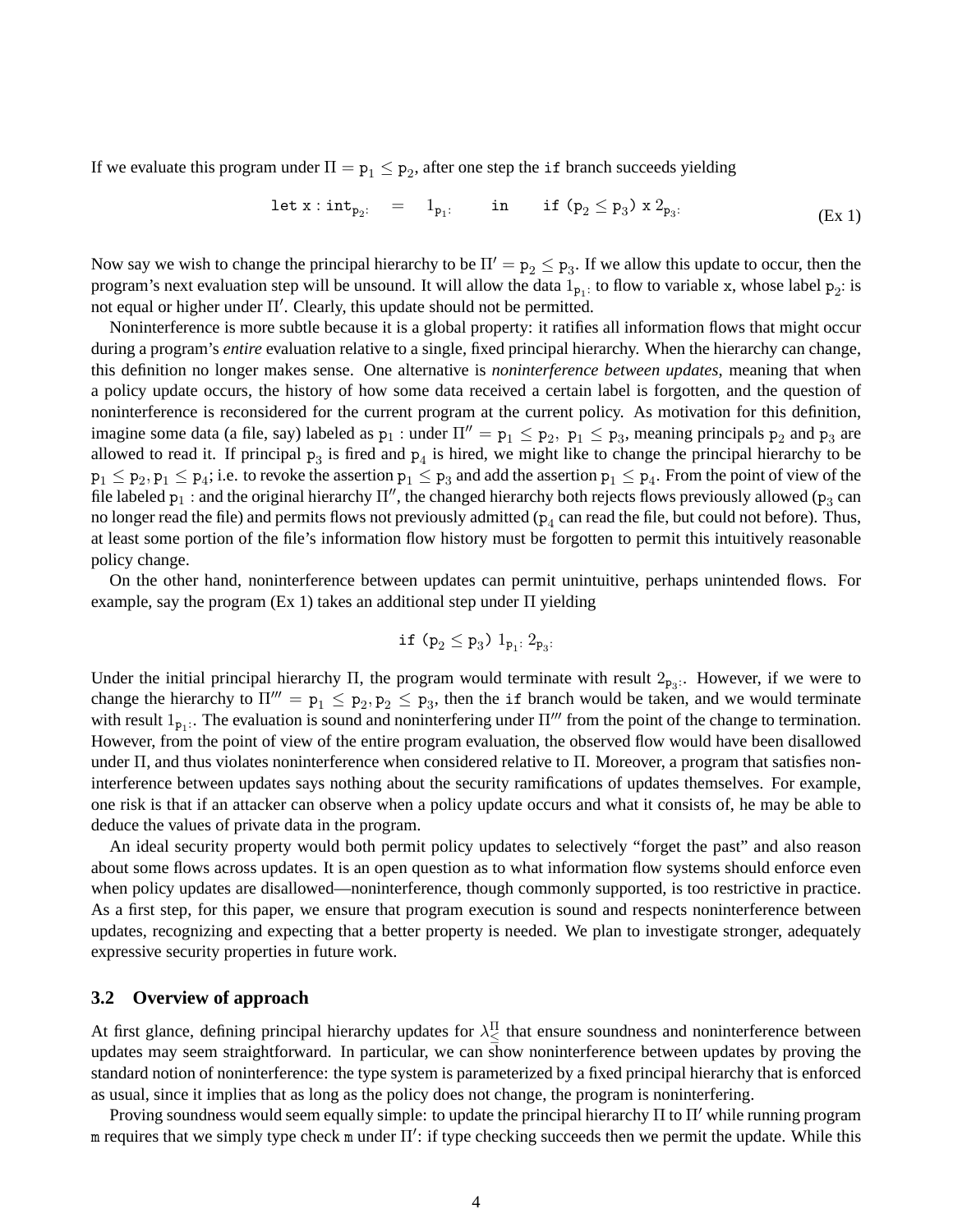approach is sound (by definition), it is overly restrictive. Consider our example program again. Say the program evaluates under  $\Pi$  and becomes as in Ex 1. Then say we wish to change the hierarchy to be  $\Pi'$ . This program will not type check since the expression  $1_{p_1}$ : cannot be given type  $int_{p_2}$ : under  $\Pi'$ . But conceptually it should be legal, because x (which we have substituted for here with  $1_{p_1}$ ) should be treated as having type  $int_{p_2}$ , as defined in the original program. This fact is not revealed, however, in the run-time representation of the current state. That is, an important fact of the past (changing the type of  $1_{p_1}$ : to  $int_{p_2}$ .) has been forgotten.

We can solve this problem by moving away from the view of *subtyping as subset* to the view of *subtyping as coercion* for evaluation. Rather than viewing data  $1_{p_1}$  as having type  $int_{p_2}$  under  $\Pi$ , we say that we can *coerce*  $1_{p_1}$ : to a value that has type  $int_{p_2}$ :; that is, we can coerce it to  $1_{p_2}$ . To do this, we extend  $\lambda \frac{\Pi}{\leq}$  with *permission tags* that act as coercion functions. In particular, the expression  $[\ell \subseteq \ell']1_\ell$  will evaluate to  $1_{\ell'}$ . With this change, our original program becomes

$$
\mathtt{let}\ x:\mathtt{int}_{p_2:}\quad = \quad \mathtt{if}\ (p_1\leq p_2)\ ([p_1:\sqsubseteq\ p_2:]1_{p_1:})\ 3_{p_2:}\qquad \mathtt{in}\qquad \mathtt{if}\ (p_2\leq p_3)\ ([p_2:\sqsubseteq\ p_3:]x)\ 2_{p_3:}
$$

That is, the uses of subsumption are made explicit as tags. Then the program will evaluate under Π to become

$$
\mathtt{if} \ (p_2 \leq p_3) \ ([p_2: \sqsubseteq p_3:]1_{p_2:}) \ 2_{p_3:}
$$

Now we can see that changing to  $\Pi'$  will be legal, as 1 has a label that can be properly typed in the new policy. At the same time, we still prevent illegal updates to the policy. In the more general case that  $1_{p_1}$ : were some expression  $m_{p_1}$ , it would be unsound for the policy to change until m is a base value. Thus, while m is being evaluated (i.e., in the context of the if expression), it is guarded with the tag  $[p_2: \underline{\sqsubseteq} p_3]$ . An update that violated this constraint would not be allowed (as desired).

In addition to providing a more flexible coercion semantics, it turns out that permission tags can also lead to a more efficient implementation. In particular, rather than having to type check the entire program body at each proposed change in policy, we only need to look at the tags, which succinctly capture how the current policy is being used. Section 4 presents a dynamic traversal that discovers these tags at update points without having to consider function bodies. We conjecture that with only a little more work, we can adjust the evaluation semantics to keep track of the current "tag context". This would allow us to replace the traversal with a simple check.

#### **3.3 Example**

To show how these issues might arise in practice, we conclude this section with an example. Figure 3 shows a class for accessing the records of a company database, written in a Java-like syntax. This class defines two run-time principals mgr, which is a division manager, and div, which represents a division of company employees.<sup>2</sup> Lines 5 through 8 define some utility functions getting query inputs from the system user, processing them, creating summaries, and displaying information to the user. The policies on these methods establish that queries and the resulting processed data are owned by the mgr principal and readable by all principals in the group div, but that the results of auditing a query are only readable by mgr. These policies are explicit in the program: for example, the label on line 5 indicates that the result of get\_query is owned by the principal mgr and readable by (principals in) the group div; similarly the audit method takes data readable by div and returns data only readable mgr (owners are implicitly considered to be readers in our model).

The method access\_records is parameterized by a principal emp (employee), which is the current user of the database system. Line 15 dynamically checks that emp is a member of the division div, whose data is stored encapsulated in this database object. This line results in a runtime check of the principal hierarchy and succeeds only if div  $\leq$  emp is true at the time when the check is made. Assuming that check succeeds, employee queries are received, processed, and displayed to the user until the user quits. In this scenario, the program also audits the

 ${}^{2}$ Run-time principals represent principals as run-time entities, and could readily be added to our system [17].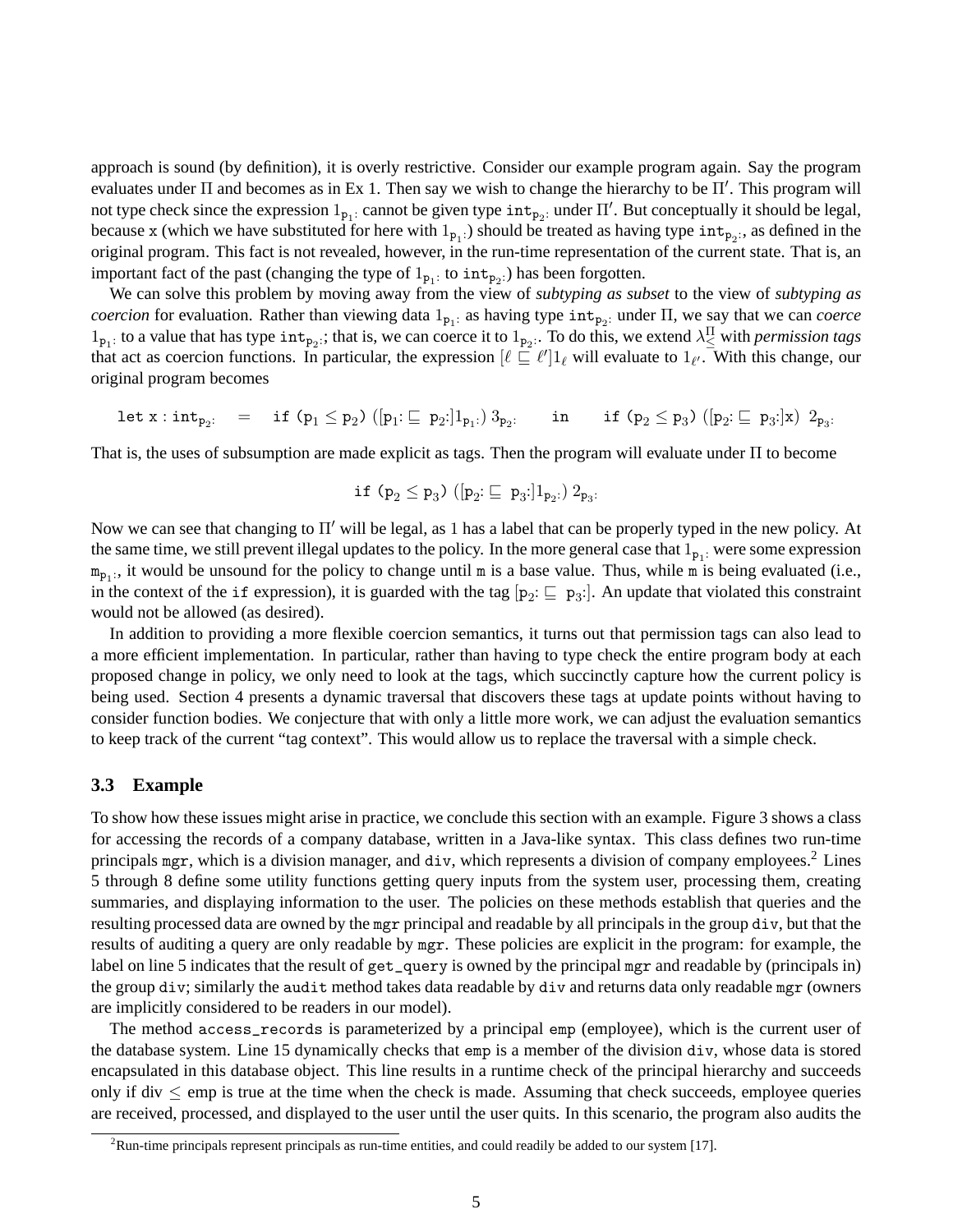```
01. class Database {
02. principal div; /* division group */
03. principal mgr; /* manager for the division */
04.
05. Query{mgr:div} get_query() {...}
06. Data{mgr:div} process_query(Query{mgr:div} q) {...}
07. Data{mgr:} audit(Data{mgr:div} d) {...}
08. void display(principal p, Data{mgr:p} {...}
09.
10. void access_records(principal emp) {
11. Query{mgr:div} query;
12. Data{mgr:emp} result;
13. Data{mgr:} summary;
14.
15. if (div < emp) { /* employee is a member of the division */
16. while (true) {
17. query = get_query();
18. if (query == Quit) break;
19. result = process_query(query);
20. summary = audit(result);
21. display(emp, result);
22.
23. if (mgr < emp) { /* employee is a manager */
24. display(emp, summary);
25. }
26. \ldots /* log audit information */<br>27. \qquad27. }
28. } else { abort(); }
29. }
30. }
```
Figure 3: Information-flow in a database system with principal delegations.

employee queries, perhaps to generate some statistics useful for making management decisions. The results of the audit process are readable only by managers (i.e. those principals p for which mgr  $\leq$  p). For convenience, if the user of the system *is* a manager, the results of the audit are displayed immediately—the dynamic check on line 23 ensures that only managers receive this sensitive data. Presumably the program would also log the auditing information for later inspection by a manager; in this case, the current user is not able to see that data.

The code makes an important assumption: though it checks div  $\leq$  emp only once, it assumes that this relationship holds for the entire execution of the while loop. A problem arises if this relationship is revoked while the loop executes, say if the employee is fired or just moved to a different division. In this case, an employee who no longer belonged to a particular division would still have access to its files. Even worse, if the employee were made a manager (i.e., introducing mgr  $\leq$  emp into the principal hierarchy) in a new division, he would suddenly have privileges not allowed under either policy—he could read files belonging to his original division. These scenarios reveal how policy changes can violate both sound execution and our intuitive notion of noninterference.

Introducing permission tags solves these problems. In particular, to store the returned value of process\_query into result, the label of the returned value must be coerced from mgr:div to mgr:emp. This will be witnessed by a coercion  $[mgr:div] \subseteq mgr:emp]$  on process\_query(query), which in turn will prevent the revocation of the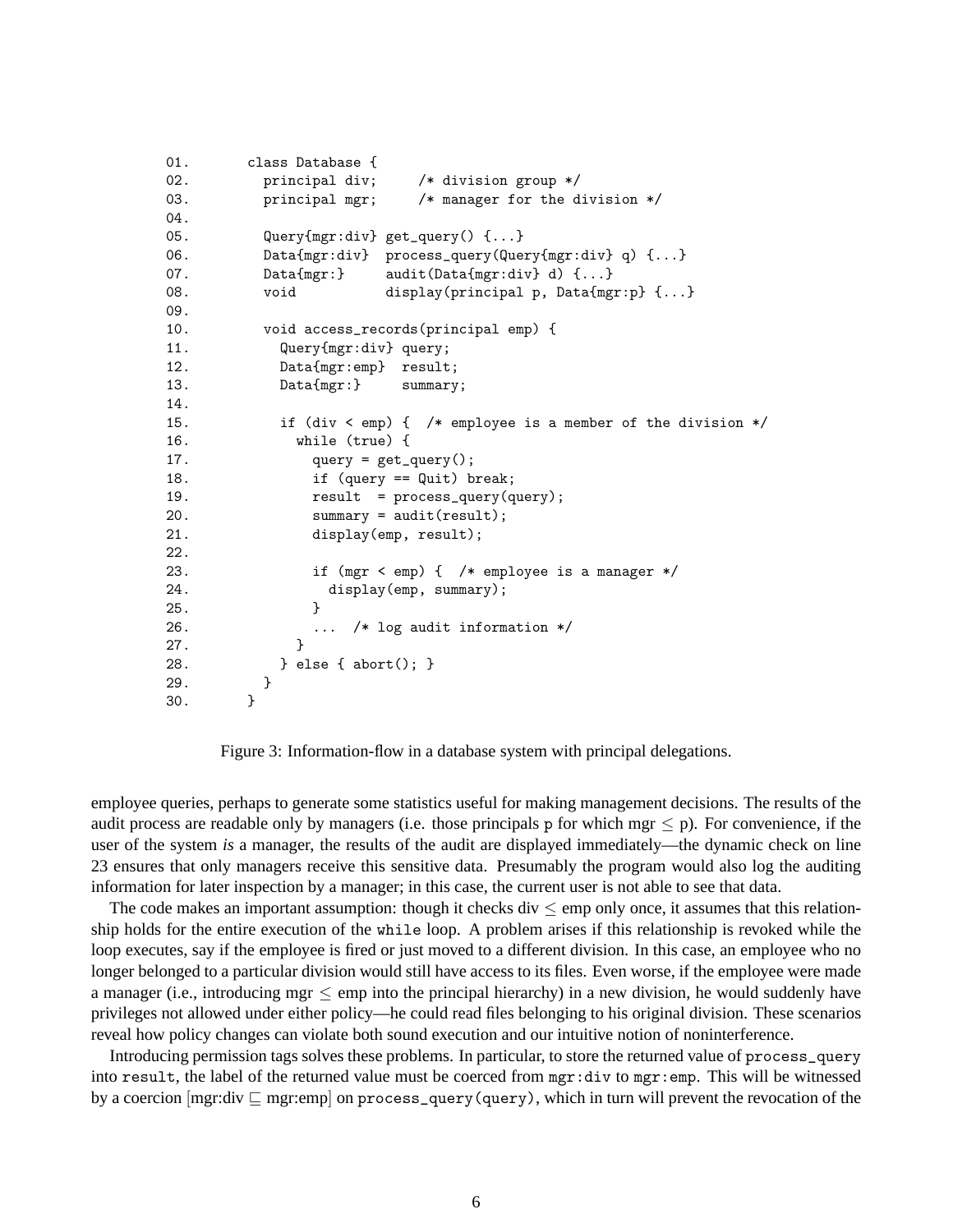$\texttt{t} \ ::=\ \ \texttt{bool}_\ell \, \mid \, \texttt{t}\!\rightarrow\!\texttt{t}$  $\begin{array}{l} {\tt v} \ := \ \ \hbox{\tt true}_\ell \ \ | \ \ \hbox{\tt false}_\ell \ \ | \ \ \lambda[\Pi] {\tt x:u.\ e} \qquad \mathcal{E} \ \ := \ \ \cdot \ \ | \ \ \mathcal{E} \ {\tt e} \ \ | \ \ {\tt v} \ \mathcal{E} \ \ | \ \ \hbox{\tt if} \ \mathcal{E} \ {\tt e} \ {\tt e} \ \ | \ \ [\ell \sqsubseteq \ell] \mathcal{E} \end{array}$ e ::= true $_\ell$  | false $_\ell$  | x |  $\lambda[\Pi]$ x:t.e | ee | if eee | if (p  $\leq$  p) ee |  $[\ell \sqsubseteq \ell]$ e

Figure 4: Syntax of  $\lambda_{tag}^{\Pi}$ : types t, values v, terms e, holes  $\mathcal{E}$ .

edge div  $\leq$  emp from the principal hierarchy.<sup>3</sup>

#### **4** A language with dynamic policy and tagging,  $\lambda_{ta}^{\Pi}$ tag

This section formally describes an extension to  $\lambda_{\leq}^{\Pi}$ , called  $\lambda_{tag}^{\Pi}$ , that permits dynamic updates to the principal hierarchy. As just described, we use permission tags of the form  $[\ell_1 \sqsubseteq \ell_2]$  to prevent illegal updates of the principal hierarchy during execution. We prove that  $\lambda_{tag}^{\Pi}$  enjoys the security properties of sound execution and noninterference described earlier, even as policies change at run-time. Permission tag annotations need not burden the programmer; they can be automatically inserted by the compiler. At the end of this section, we present an automatic translation from the source calculus presented earlier to the target calculus here, based on the standard formulation of *subtyping as coercions*, and prove it sound.

The syntax of  $\lambda_{tag}^{\Pi}$  is presented in Figure 4, and closely matches the source calculus,  $\lambda_{\leq}^{\Pi}$  in Section 2, except the addition of permission tags. The typing rules are the same, with one exception: the subsumption rule for subtyping is now eliminated, effectively replaced by the new typing rule for tags:

$$
\frac{\Pi \vdash \ell_1 \sqsubseteq \ell_2 \qquad \Pi; \Gamma \vdash \texttt{e}:\texttt{bool}_{\ell_1}}{\Pi; \Gamma \vdash [\ell_1 \sqsubseteq \ell_2]\texttt{e}:\texttt{bool}_{\ell_2}}
$$

We maintain the invariant that the current principal hierarchy Π always respects the permission tag  $[\ell_1 \sqsubseteq \ell_2]$ around the term e, as shown in the judgment  $\Pi \vdash \ell_1 \sqsubseteq \ell_2$ . Another invariant, which is enforced during the translation in Section 4.2, is that only boolean values are tagged. This permits the following evaluation rules:

$$
\Pi \vdash [\ell_1 \sqsubseteq \ell_2] \texttt{true}_{\ell_1} \longrightarrow \texttt{true}_{\ell_2} \qquad \Pi \vdash [\ell_1 \sqsubseteq \ell_2] \texttt{false}_{\ell_1} \longrightarrow \texttt{false}_{\ell_2}
$$

Functions are not directly tagged: they contain future computations in the body that, unlike booleans, cannot be coerced to work under different security policies. Our strategy is to extend function terms with the permission context,  $\lambda[\Pi']x : t$ . e, such that the context  $\Pi'$  of the function body can be *summarized* to guard against illegal updates. The typing rules for functions and applications are:

$$
\frac{\Pi \leq \Pi' \qquad \Pi'; \Gamma, \mathtt{x} : \mathtt{t}_1 \vdash \mathtt{e} : \mathtt{t}_2}{\Pi; \Gamma \vdash \lambda [\Pi'] \mathtt{x} : \mathtt{t}_1 .~ \mathtt{e} : \mathtt{t}_1 \rightarrow \mathtt{t}_2} \qquad \frac{\Pi; \Gamma \vdash \mathtt{e}_1 : \mathtt{u}_1 \rightarrow \mathtt{u}_2 \qquad \Pi; \Gamma \vdash \mathtt{e}_2 : \mathtt{u}_1}{\Pi; \Gamma \vdash \mathtt{e}_1 ~ \mathtt{e}_2 : \mathtt{u}_2}
$$

Given these tags, we can soundly and efficiently check if a policy update is legal during execution. We introduce *dynamic tag checking*  $\Pi \vdash e$ , as shown in Figure 5, for ensuring that principal hierarchy  $\Pi$  is valid with respect to the running program e. Any hierarchy is valid against boolean values. Section 4.1 proves that that the dynamic tag checking soundly approximates the static type checking with respect to the validity of policy updates.

At last, we formalize an update to the principal hierarchy of an evaluating program by defining a top-level evaluation relation. Under hierarchy Π, a program can either take a small evaluation step, or change to use the

<sup>&</sup>lt;sup>3</sup>In a formal operational semantics, loops are implemented by expanding each iteration of the loop into to a fresh version of the original. Each fresh version would contain this tag, preventing any update that would violate it for the duration of the loop's execution.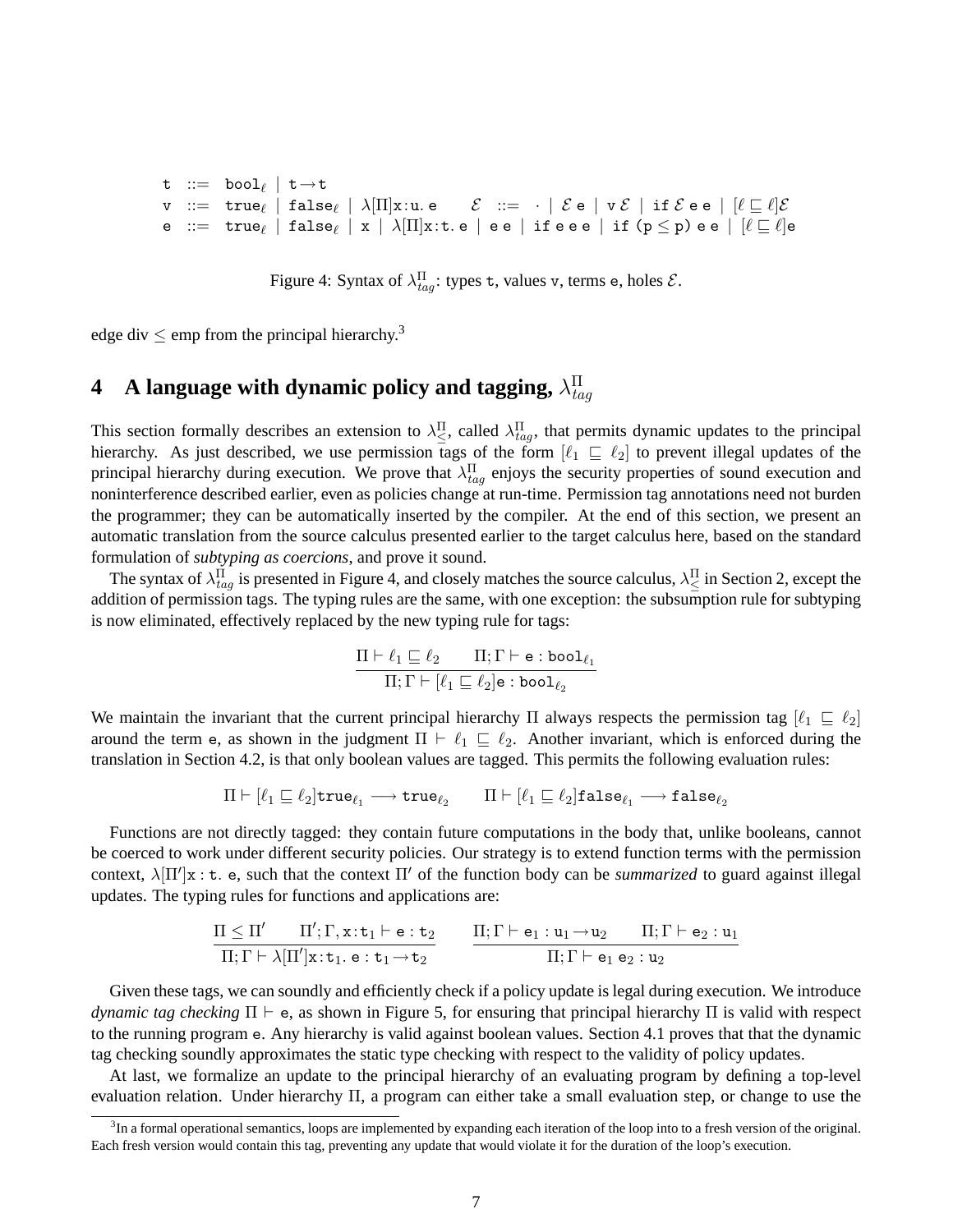$$
\begin{array}{ccc}\n\Pi \leq \Pi' & \Pi \vdash e_1 & \Pi \vdash e_2 \\
\hline\n\Pi \vdash \lambda[\Pi']x:t.e & \Pi \vdash e_1 \, e_2\n\end{array}\n\qquad\n\begin{array}{ccc}\n\Pi, p_1 \leq p_2 \vdash e_1 & \Pi \vdash e_2 \\
\hline\n\Pi \vdash \text{if } (p_1 \leq p_2) \, e_1 \, e_2\n\end{array}\n\qquad\n\begin{array}{ccc}\n\Pi \vdash \ell_1 \sqsubseteq \ell_2 & \Pi \vdash e_1 \\
\hline\n\Pi \vdash [\ell_1 \sqsubseteq \ell_2]e\n\end{array}
$$

Figure 5: Tag checking  $\Pi \vdash e$  (determines whether principal hierarchy  $\Pi$  is legal for the running program e).

pending hierarchy Π'. The latter step is only permitted if the new hierarchy is legal with respect to the current program, that is, if dynamic tag checking  $\Pi \vdash e$  succeeds:

$$
\frac{\Pi \vdash e \longrightarrow e'}{(\Pi; e) | \Pi' \longrightarrow (\Pi; e')} \qquad \frac{\Pi' \vdash e}{(\Pi; e) | \Pi' \longrightarrow (\Pi'; e)}
$$

Note that dynamic tag checking is meant to approximate an implementation. That is, while our formulation requires a traversal over the active part of the program (i.e., the part without functional terms), this traversal could be avoided by statically gathering the set of tags  $S, S'$  that appear in the body  $e_1, e_2$ , respectively, of each if  $(p_1 \leq p_2)$   $e_1$   $e_2$  expression, and then annotating the if with a *tag constraint*  $(p_1 \leq p_2 \Rightarrow S) \cup S'$  (similar to conditional types [1]). These tag constraints can be maintained to form a *tag context* at run-time, so that dynamic tag checking merely considers the current tag context, rather than the active part of the program.

#### **4.1 Security theorems**

To show that the execution of a program written in our calculus is sound, we prove that any well-typed, closed term runs without any error. To show that the information flow satisfies end-to-end security, we prove that any well-typed low-security term is noninterfering by the high-security data. These *type safety* and the *noninterference* properties are formally stated as follows.

Here  $\Downarrow$  is the top-level evaluation for the whole program, ignoring the number of policy updates, while  $\longrightarrow^*$  is the transitive-closure of the non-updating evaluations. Therefore, type safety is guaranteed during the evaluation of the whole program, but noninterference is guaranteed between updates (as discussed in Section 3.1).

### **Theorem 1 (Security of dynamic policy updating)**

- *1. Type safety during execution: If*  $\Pi$ ;  $\cdot \vdash$  e : t, then  $(\Pi, e) \Downarrow (\Pi', v)$ .
- 2. Noninterference between updates: If (1)  $\Pi; x : \text{bool}_{\ell_1} \vdash e : \text{bool}_{\ell_2}$ , and (2)  $\Pi; \cdot \vdash v_1 : \text{bool}_{\ell_1}$ , and (3)  $\Pi$ ;  $\vdash$   $v_2$  : bool<sub> $\ell_1$ </sub>, and (4)  $\Pi \vdash \ell_1 \npreceq \ell_2$ , then  $\Pi \vdash e\{v_1/x\} \longrightarrow^* v$  *iff*  $\Pi \vdash e\{v_2/x\} \longrightarrow^* v$ .

The proof for *type-safety* uses the standard technique of combining the progress and the preservation of a welltyped term. Some important lemmas for showing the soundness of tagging and tag checking are below. The first lemma states a well-typed *value* can also be well-typed under the empty principal hierarchy Π = ·, which is critical in the substitution lemma. The second states that the evaluation rule  $\Pi \vdash \texttt{if} (p_1 \leq p_2) \texttt{m}_1 \texttt{m}_2 \longrightarrow \texttt{m}_1$  in Section 2 is type-preserving. The last lemma below shows that dynamic checking  $\Pi \vdash e$  is a sound approximation of static type checking  $\Pi$ ;  $\Gamma \vdash e : t$ .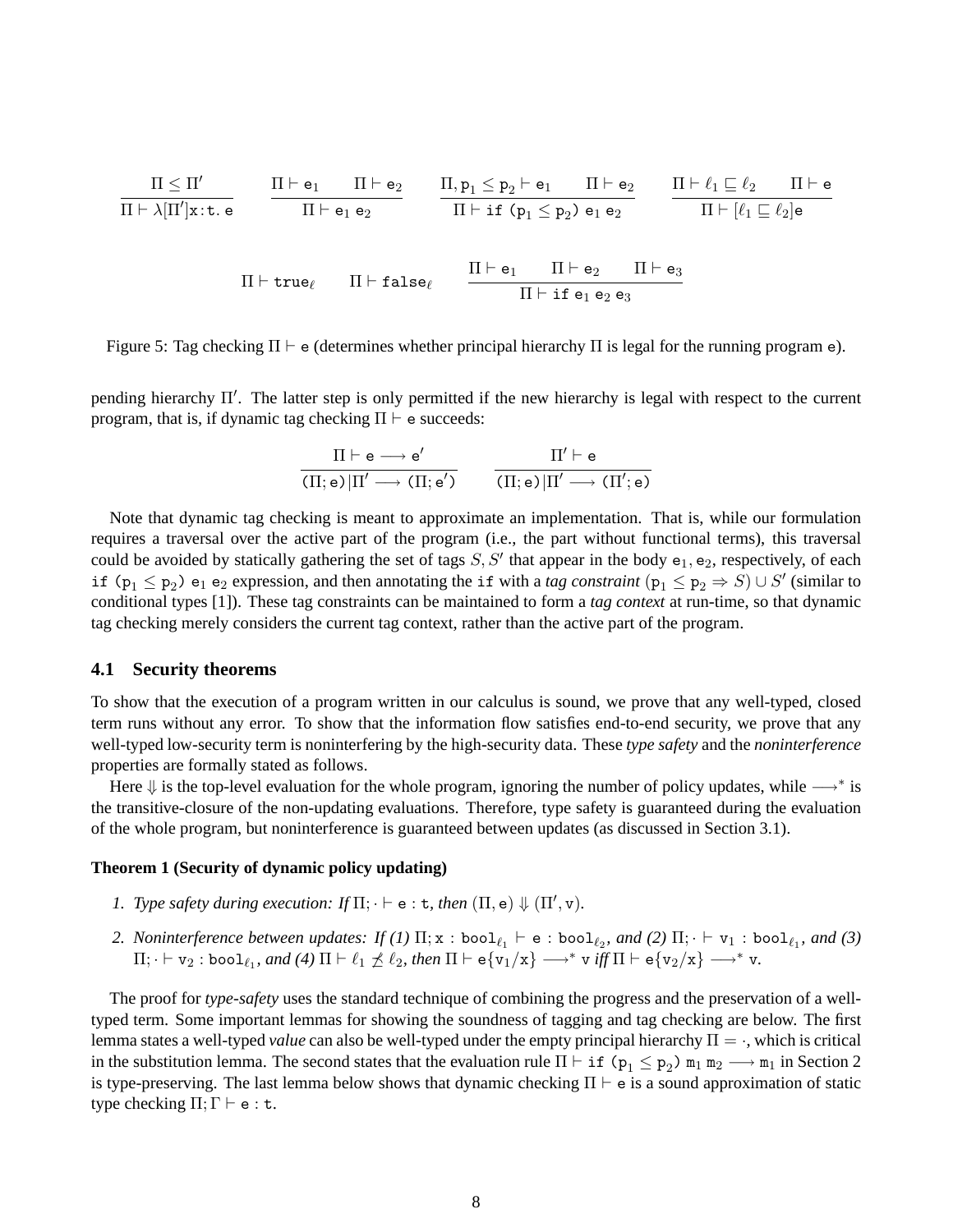r Π; Γ, x:u<sup>1</sup> ` m : u<sup>2</sup> Π; Γ ` λx:u1. m : u1→u<sup>2</sup> z <sup>=</sup> <sup>λ</sup>[Π]x: <sup>J</sup>u1K. <sup>J</sup>Π; Γ, <sup>x</sup>:u<sup>1</sup> ` <sup>m</sup> : <sup>u</sup>2<sup>K</sup> rΠ; Γ ` m : u<sup>1</sup> Π ` u<sup>1</sup> u<sup>2</sup> Π; Γ ` m : u<sup>2</sup> z <sup>=</sup> <sup>J</sup><sup>Π</sup> ` <sup>u</sup><sup>1</sup> <sup>u</sup>2K JΠ; Γ ` <sup>m</sup> : <sup>u</sup>1<sup>K</sup> <sup>J</sup><sup>Π</sup> ` bool`<sup>1</sup> bool`<sup>2</sup> <sup>K</sup> <sup>=</sup> <sup>λ</sup>[Π]x:bool`<sup>1</sup> . [`<sup>1</sup> v `2] x (fresh x) rΠ ` u<sup>3</sup> u<sup>1</sup> Π ` u<sup>2</sup> u<sup>4</sup> Π ` u1→u<sup>2</sup> u3→u<sup>4</sup> z <sup>=</sup> <sup>λ</sup>[Π]x<sup>1</sup> : <sup>J</sup>u1K→Ju2K. λ[Π]x<sup>2</sup> : <sup>J</sup>u3K. (fresh <sup>x</sup>1, <sup>x</sup>2) <sup>J</sup><sup>Π</sup> ` <sup>u</sup><sup>2</sup> <sup>u</sup>4<sup>K</sup> (x<sup>1</sup> (J<sup>Π</sup> ` <sup>u</sup><sup>3</sup> <sup>u</sup>1<sup>K</sup> <sup>x</sup>2))

Figure 6: Translating principal delegations to permission taggings.

#### **Lemma 2 (Soundness of dynamic tag checking)**

- *1. If*  $\Pi$ ;  $\Gamma \vdash v : t$ *, then*  $\cdot$ ;  $\Gamma \vdash v : t$ *.*
- 2. If  $\Pi$ ,  $p_1 \leq p_2$ ;  $\Gamma \vdash e : t$  *and*  $\Pi \vdash p_1 \leq p_2$ *, then*  $\Pi$ ;  $\Gamma \vdash e : t$ *.*
- *3.* If  $\Pi$ ;  $\cdot \vdash$  e : t, then  $\Pi \vdash$  e. Moreover, if  $\Pi$ ;  $\cdot \vdash$  e : t and  $\Pi' \vdash$  e, then  $\Pi'$ ;  $\cdot \vdash$  e : t.

The proof for *noninterference* uses a logical relation for modeling the observable equivalence of a well-typed term with respect to an external observer, and shows that the substitutions preserve the equivalence [17]. Space precludes a formal development of the proofs here. Our companion technical report contains the complete rules of our calculus and the full proofs of both the type-safety and the noninterference properties. In addition, the type-safety property of the target language as well as the soundness of the translation in the next subsection are formally specified and mechanically verified<sup>4</sup> in Twelf (a logical framework).

# **4.2** Translation from  $\lambda_{\leq}^{\Pi}$  to  $\lambda_{tag}^{\Pi}$

Figure 6 shows the translation rules from the typing derivation of a  $\lambda^{\Pi}_{\leq}$  term m to a typing derivation of a  $\lambda^{\Pi}_{tag}$  term e. The main work is in the translation of the subsumption rule which takes the subtyping derivation of the source types and produces a well-typed *coercion function* in the target language. Breazu-Tannen et al. propose [3] such coercion semantics for the subtyping between types in the simply-typed lambda calculus. Our translation slightly extends the semantics for types with labels and permission tags. Our translation is sound as follows:

#### **Theorem 3 (Soundness of permission tagging)**

- *1. Typing: If*  $[\Pi; \Gamma \vdash m : u] = e$ , then  $\Pi; [\Gamma] \vdash e : [u]$ .
- *2. Subtyping: If*  $\left[ \Pi \vdash u_1 \preceq u_2 \right] = e$ , then  $\Pi$ ;  $\Gamma \vdash e : \left[ \Vert u_1 \Vert \rightarrow \left[ \Vert u_2 \right] \right]$ .

We conjecture that the translation can be made *coherent* [3], meaning that target terms translated from different typing and subtyping derivations of the *same* source term have the same evaluation behavior. In particular, the

<sup>4</sup>We do not use the higher-order abstract syntax for encoding variable bindings. We have not performed the *totality check* which ensures that all proof cases have been completed — this property is verified externally by hand.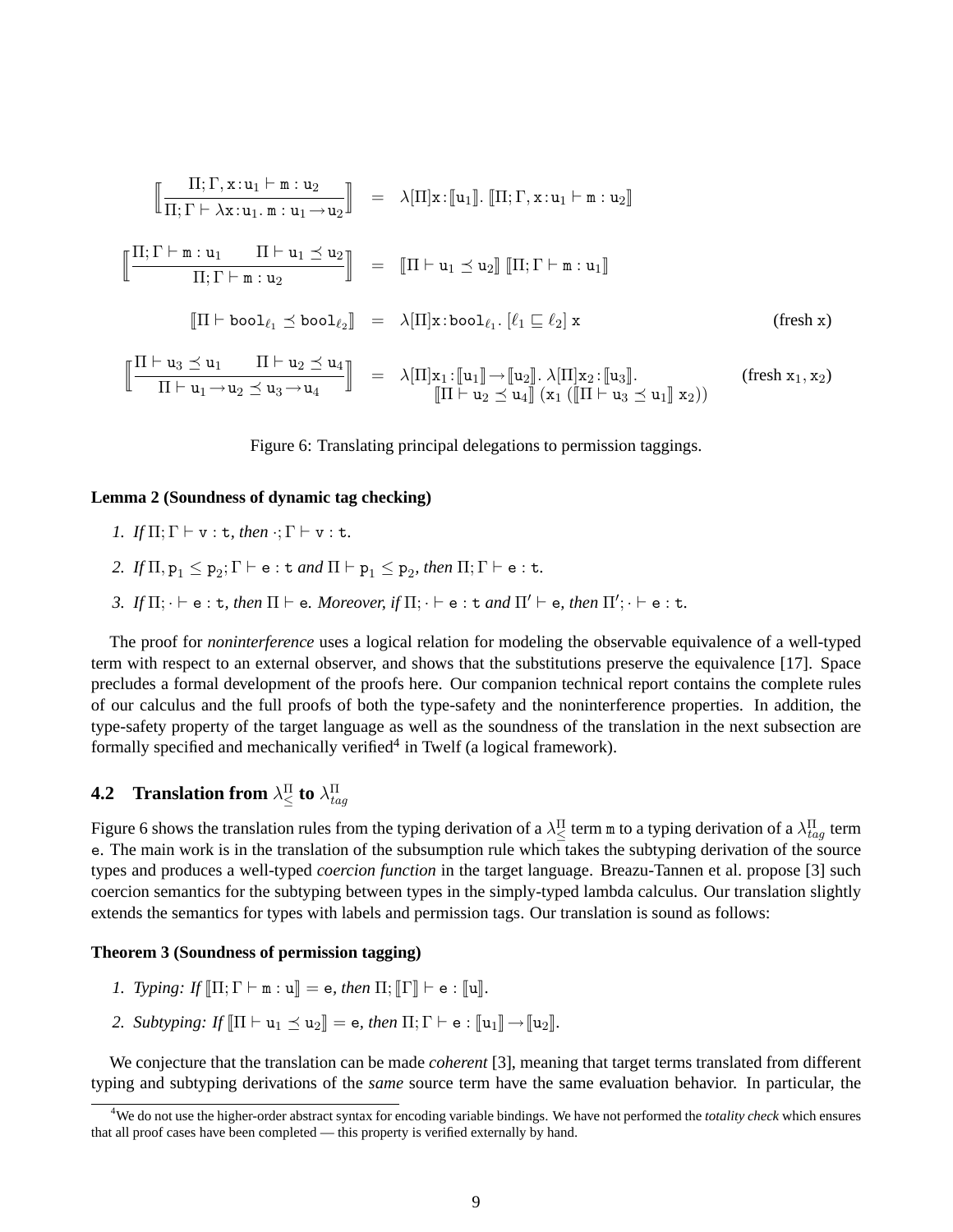tag checking  $\Pi \vdash e$  performs the same checks whether we tag the function or the argument of an application, hence *coherent* in allowing the same set of legal policy updates. To achieve such coherent translation, *algorithmic subtyping* must be used, instead of *declarative subtyping* as presented in this paper. The conversions and theories between these variants of subtyping are standard [12].

## **4.3 Discussion**

As mentioned in Section 3.1, the fact that a program is noninterfering between updates says nothing of possible information flows across updates. Indeed, in the system described in this section, if an attacker  $p_3$  can observe when updates occur, and what they consist of, it is possible for the timing of an update to communicate a secret value. Consider the following program:

let 
$$
x = (if b_{p_1}: (\lambda x : bool \text{ true}_{p_1}: ) (\lambda[p_2 \leq p_1]x : bool [p_2 := p_1 :] true_{p_2:})
$$
 in  
let  $y = (if (p_2 \leq p_1) true_{p_3}: false_{p_3:})$  in  
let  $z = ...$  use  $x ...$  in y

Suppose that the program begins evaluating with principal hierarchy  $\Pi = p_2 \leq p_1$  and that an update  $\Pi' = \emptyset$ becomes available just after x has been computed (call this program p). In the case that b was  $true_{p_1}$ : then p would be

 $\texttt{let x} = \lambda \texttt{x:bool\_true}_{p_1}: \texttt{ in}$  $\mathtt{let}\; \mathtt{y} = (\mathtt{if}\; (\mathtt{p}_2 \leq \mathtt{p}_1) \quad \mathtt{true}_{\mathtt{p}_3}: \quad \mathtt{false}_{\mathtt{p}_3:}) \;\; \mathtt{in}$ let  $z = ...$  use  $x ...$  in y

Thus, the policy update succeeds and  $\texttt{false}_{p_3}$ : is returned. On the other hand, if b was  $\texttt{false}_{p_1}$ ; then p is

let 
$$
x = \lambda[p_2 \le p_1]x:\text{bool } [p_2 := p_1 :] \text{true}_{p_2}:
$$
 in  
let  $y = (\text{if } (p_2 \le p_1) \text{ true}_{p_3}:$  false<sub>p\_3</sub>.) in  
let  $z = \dots use x \dots$  in y

Thus, the policy update is delayed due to the annotation  $p_2 \leq p_1$  on the function x until z has been evaluated, meaning that  $true_{p_1}$ : is returned. Hence,  $p_3$  is able to observe  $b_{p_1}$  even though this is allowed by neither  $\Pi$  or  $\Pi'$ .

This particular example is an artifact of our dynamic tag checking algorithm, since it treats each branch of the initial if independently, once evaluated. A more static checking system, suggested earlier, would impose the same constraint on updates whichever function was chosen for x, and eliminate this flow. Nonetheless, the noninterference between updates property is too weak to illuminate this issue or its proposed fix, so we plan to consider refinements in future work.

## **5 Related Work**

Security-typed languages for enforcing information flow control are a rich area of research [14]. Security policies are expressed as labels on terms and a principal hierarchy defining delegation relationships; in most systems this hierarchy is fixed at compile-time. Jif [10] and recent formal work [17, 19] support *runtime principals*, which make it possible for the hierarchy to grow at runtime, but do not allow revocations. Our calculus is the first to address generalized, dynamic updates to the principal hierarchy.

Security-type systems are intended to provide a *noninterference* guarantee [13, 4, 5, 9], modulo certain smallbandwidth information channels permitted for performance reasons (timing and termination channels) and an explicit "escape hatch" in the form of a robust downgrading mechanism. The introduction of such downgrading into these languages opened a new chapter in discussions about the meaning of noninterference that is still ongoing [18, 11, 8, 15]. As we have described, our dynamic policy updating is complementary to declassification.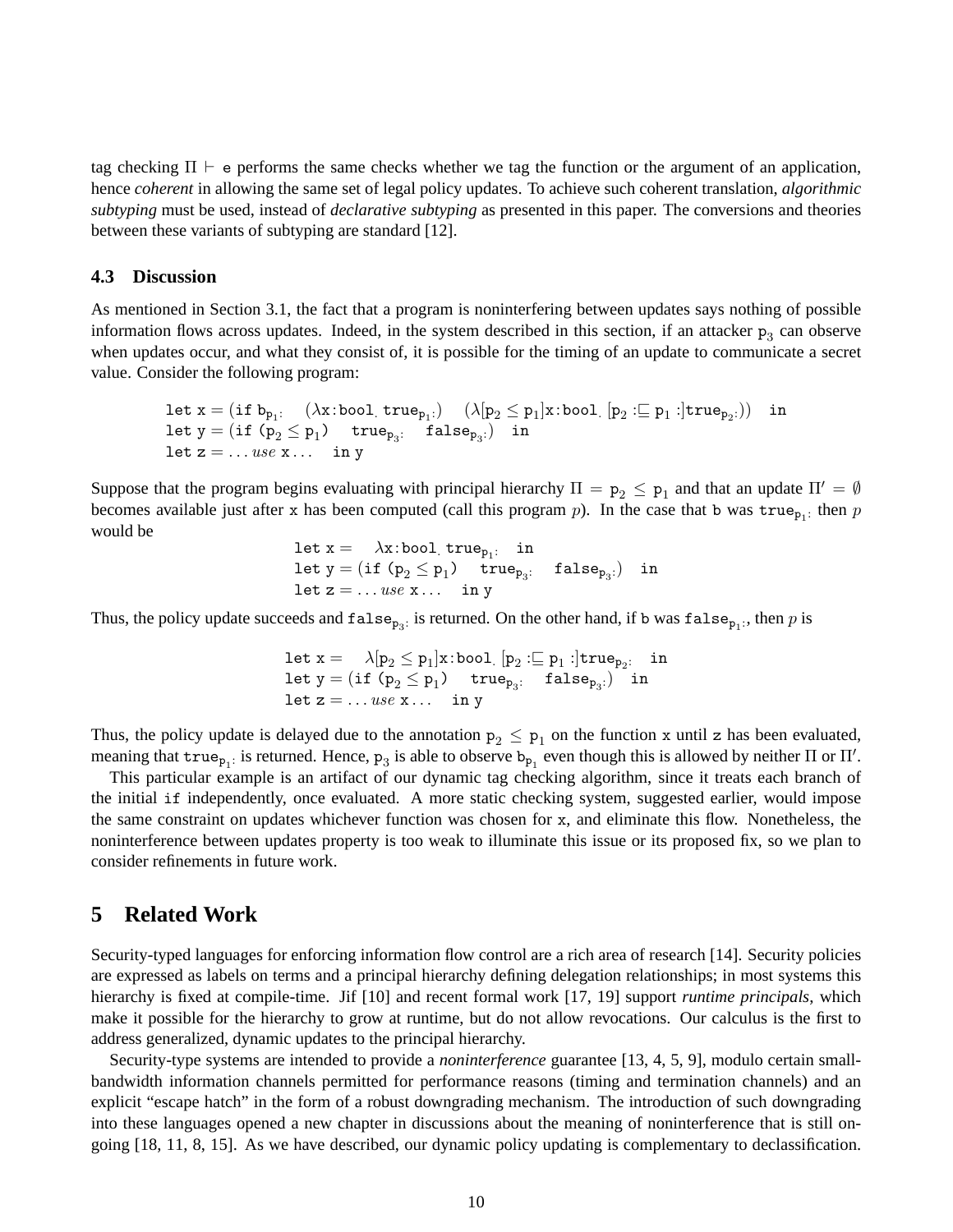Declassification, as typically used, relabels a data value from one label to another; policy updates as considered in this paper permit the relationship between the labels to change over time. Both features are necessary in practice, and both can potentially be abused—it is possible that work on structured uses of declassification, as provided by robustness [18, 11] or intransitive-noninterference [8] may apply to policy updates as well. We believe our discussion of dynamic policy updating here provides a new avenue for understanding the meaning of noninterference policies for realistic programs.

This work was inspired by a similar system called Proteus that we developed for ensuring type-safety of dynamic software updates [16]. In Proteus, users can define named types T. When given that type  $T=$  t (for some type t), treating a value of type T as a t or vice versa requires an explicit coercion. When a program is dynamically updated to change the definition of  $\mathsf T$  to be  $\mathsf t'$ , a dynamic analysis can check for these coercions in any functions not being updated (updated functions are assumed compatible with the new definition). If such a coercion is found then the update is only allowed if  $\Gamma \vdash t' \preceq t$ , where  $\Gamma$  is the updated type environment. This dynamic analysis is analogous to dynamic tag checking  $\Pi \vdash e$ , which essentially ensures for the new  $\Pi$  that  $\Pi \vdash \ell_1 \sqsubseteq \ell_2$  for all tags  $[\ell_1 \sqsubseteq \ell_2]$  in e. In Proteus, this dynamic analysis can be replaced with a simpler run-time given certain static information; we conjecture a similar result for  $\lambda^{\Pi}_{tag}$ .

Primarily in the context of public key infrastructures (PKI), the specific case of credentials revocation has been the subject of considerable study [6, 2]. This work has focused on the exploration of the fundamental tradeoff between security and cost. To simplify, on-line revocation servers effectively permit only a very small window of vulnerability for illicit use of compromised credentials, but often incur a high computation cost. Off-line systems provide a lower computational cost, but do so at the expense of longer latencies for receiving revocation notification. The issue of introducing policy revocation into a running program in a way that maintains sound execution has not been explored in the literature.

## **6 Conclusion**

We have presented a new security-typed language that allows dynamic updating of information-flow policies, in particular the delegation relations in the principal hierarchy. Assumptions needed for sound execution can be represented within the program as *permission tags*, and a run-time tag checking mechanism can be used to prevent illegal updates to the principal hierarchy. Tags are implemented as run-time coercions that capture dynamic labeling behavior, which can prevent spurious rejection of legal policy updates. Tags are added to programs via an automatic translation from a standard source language. We are the first to formalize an information flow language that is sound yet permits dynamic revocations. Our language also satisfies *noninterference between updates*, which seems to us be a reasonable security property in the presence of updates. We hope that our work stimulates interest in making security-typed languages expressive enough to be used in real systems, where policies regularly change.

**Acknowledgments** We thank Jeff Foster, Peter Sewell, and the anonymous reviewers for their comments. Hicks is supported in part by NSF grant CCF-0346989 (*CAREER: Programming Languages for Reliable and Secure Low-level Systems*). Zdancewic and Tse are supported in part by NSF grant CCR-0311204 (*Dynamic Security Policies*) and NSF grant CNS-0346939 (*CAREER: Language-based Distributed System Security*).

# **References**

- [1] Alexander Aiken, Edward L. Wimmers, and T. K. Lakshman. Soft typing with conditional types. In *Proceedings of the ACM Symposium on Principles of Programming Languages*, pages 163–173, 1994.
- [2] D. Boneh, X. Ding, G. Tsudik, and M. Wong. A method for fast revocation of public key certificates and security capabilities. In *Proceedings of USENIX Security Symposium*, pages 297–308, Aug 2001.